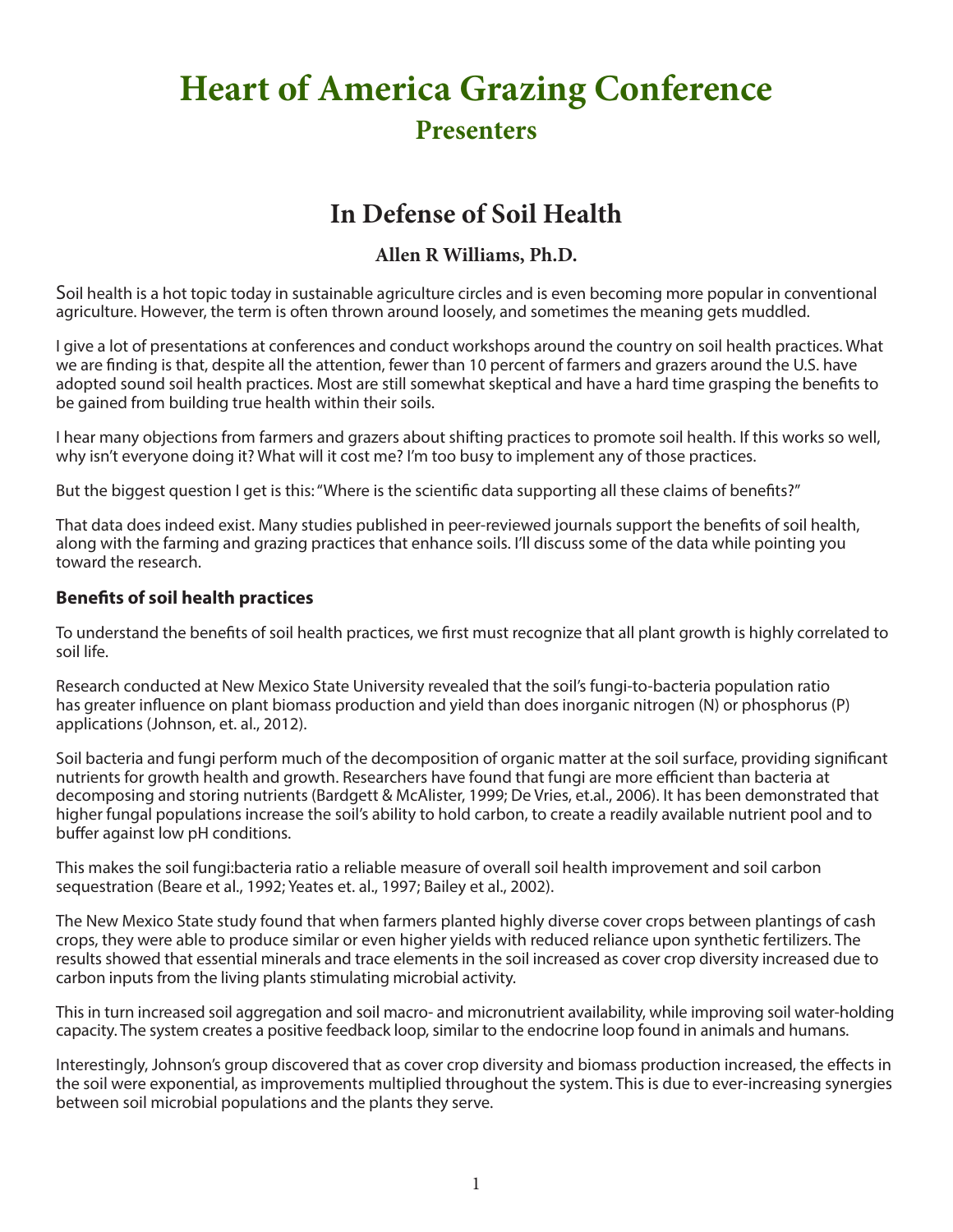Dr. Christine Jones (WANTFA New Frontiers in Agriculture, Sept. 2013) found that the more closely we mimic the structure and function of year-round ground cover, the more productive our farms will be. Jones' work indicates that the more species included in the ground cover, the better.

Multi-species cover crops help restore below-ground diversity and soil biological function, including increases in atmospheric N fixation and making bound phosphorus soluble. These effects improve overall plant productivity and yields. Her work showed that the increases in nutrient sourcing and soil moisture retention through planting diverse cover crops builds soil nutrients in successive years.

Similarly, research has shown that grassland ecosystems need year-round cover to protect from soil loss and facilitate soil microorganism function. Plant and litter cover provide numerous documented benefits such as enhanced soil microbial activity, soil aggregate stability, increased soil organic matter, improvements in water infiltration rates, decreased soil water evaporation and soil temperature buffering.

These benefits result in enhanced plant nutrient status and nutrient availability, improved plant growing conditions and increases in soil organic matter (Thurow,1991; Rietkerk, et. al., 2000; Bardgett, 2005).

#### **Results of Poor Management Practices**

Researchers have found that poor farming and grazing management can inhibit soil-building processes and even cause soil degradation. Soil loss can result from grazing that causes excessive plant removal and trampling. These researchers also found that frequent use of fire ("patch burning", pasture burning) inhibited soil building, as did excessive drought conditions (Thurow, 1991; Wright & Bailey, 1982).

Thurow (1991) found that as the amount of bare ground increased due to poor management practices, proper soil function decreased and erosion risk increased substantially.

One of the biggest mistakes we make in agriculture is creating bare ground. Research has documented that bare ground suffers significant declines in soil microbial activity and organic matter, with subsequent increases in erosion. Plant diversity and density dissipates the energy of raindrops before they contact the soil and cause erosion. (Blackburn, 1975; Blackburn, et. al., 1986).

Poor soil management practices cause soil degradation due to increases in soil compaction and bulk density, leading to reductions in water penetration and soil aggregate stability (Herrick et. al., 1999; Herrick & Jones, 2002). Neary and co-workers (1999) and Wright & Bailey (1982) found that conditions allowing for elevated soil temperatures and soil loss negatively affect water infiltration rates, nutrient retention and biological function, while increasing the rate of water evaporation from the soil.

Researchers in Australia discovered that at the time of European settlement, the hot and dry southern half of the continent supported significantly more warm season (C4) grasses and forbs than it does today. Even with temperatures routinely climbing above 100° F and little rain, the original groundcover remained green throughout the summer season due to greater water holding capacity of the soils.

Poor grazing practices after European settlement devastated the forb population and reduced the number of grass species, resulting in reduced plant populations and increased soil exposure (Presland, 1977).

In the U.S., poor grazing practices and excessive tillage have significantly reduced water-holding capacity and reduced broadleaf plant (forb) populations. The original groundcover across the Great Plains of North America contained far more broadleaf plants than grasses, with numerous summer-active legumes and forbs.

Broadleaf plants stimulate far greater nutrient cycling and microbial diversity than grasses alone. Scientists found that poorly managed grazing and excessive tillage significantly reduced broadleaf plant populations across much of the Great Plains. With unmanaged grazing, ruminants selected the broadleaf plants that were the most palatable and nutrient-dense and grazed them out of existence in much of the landscape (Lunt, et. al., 1998).

#### **Realizing Benefits From Soil Health Management**

Studies have shown that the amount and type of vegetation covering the soil significantly influences all soil physical parameters and hydrological properties. Benefits increase as you progress from bare soil, to short grasses, to bunch grasses and forbs interspersed with woody plants.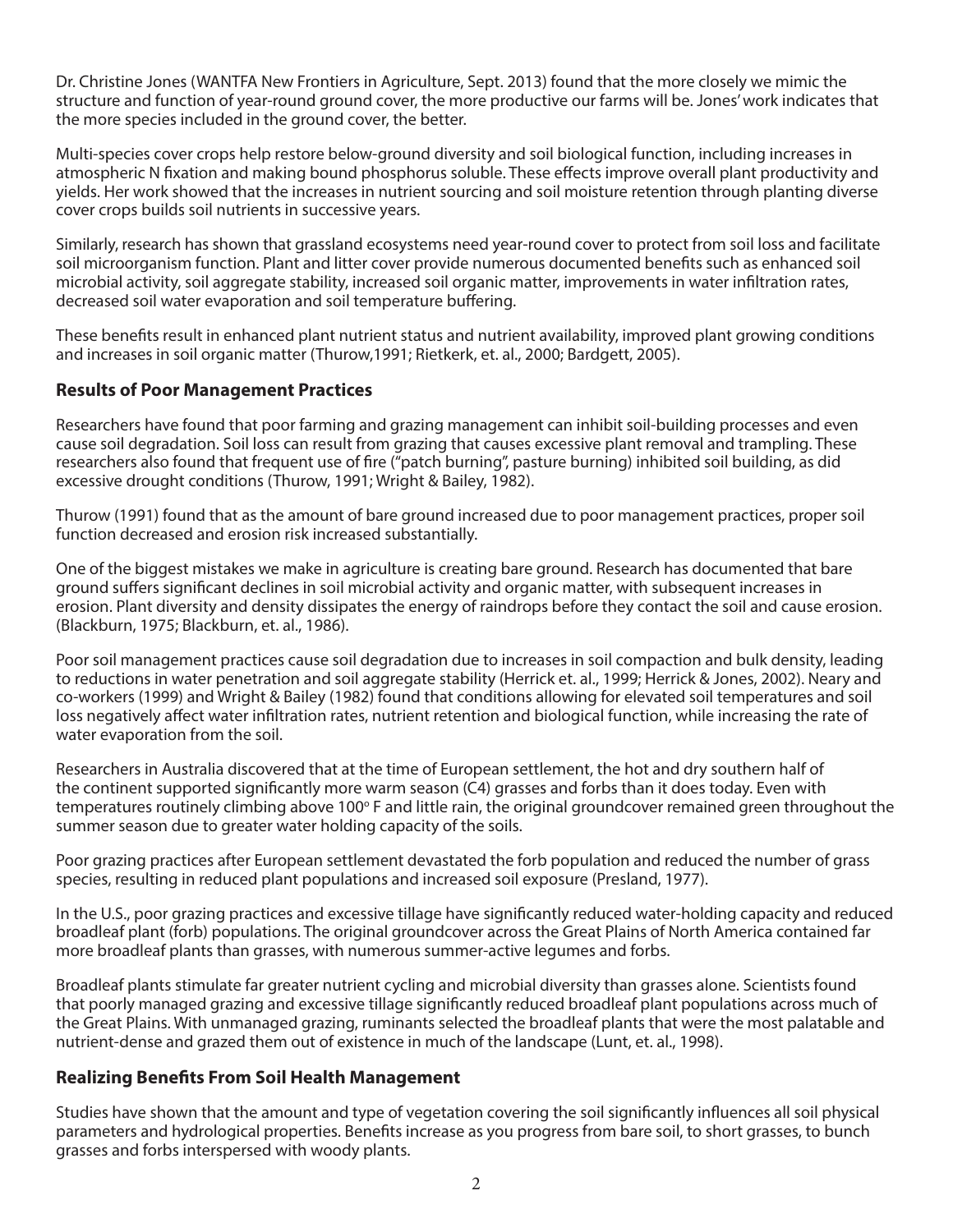A mixed plant population of bunch grasses, broadleafs and woody plants produces significantly greater amounts of foliage and root biomass — especially when compared to monocultures, short grasses, annuals and improved cultivars — resulting in greater soil organic matter and microbial species diversity and density (Blackburn, 1975; Milne & Haynes, 2004; Pluhar et. al., 1987; Thurow, 1991; Thurow, et. al., 1986, 1987).

Devi and Yavada (2006) found that aboveground plant litter/cover aids soil moisture micro-environments and creates more consistent soil temperatures. These conditions favor greater soil microorganism activity. In addition, they tend to enhance the formation of stable soil aggregates, which aids water infiltration and improves soil fertility (Herrick, et. al., 1999).

Approximately 60% of all soil organic matter (SOM) is comprised of soil organic carbon (SOC) that positively influences all chemical, physical and biological functions of soil health (Bardgett, 2005). Increases in SOC result in increased soil aggregate stability, water-holding capacity and Cation Exchange Capacity (CEC).

As organic matter increases, the ability of the plant to take up nutrients and trace elements also increases, nutrient leaching is reduced, soil pH is buffered and plant growth is enhanced. Scientists have found that SOM profoundly impacts plant biomass production and health, water quality and availability, carbon sequestration and overall soil health (Charman & Murphy, 2000; Lal, 2008).

Land management practices significantly affect the ability of the soil to sequester and retain organic carbon. Carbon sequestration is accelerated by practices that enhance plant growth on a year-round basis, lower incidence of bare or partially exposed soil, and stimulate extensive root growth and microbial growth. (Parton et. al., 1987).

## **Adaptive Grazing Practices Produce Dividends**

In a direct comparison of adaptive multi-paddock (AMP) grazing with light continuous (LC), heavy continuous (HC) and non-grazing (EX), researchers found that AMP grazing produced the highest levels of soil carbon, the greatest plant biomass production and the least amount of bare soil. The LC and HC grazing practices had lower plant biomass production, greater degrees of bare soil, and decreased soil waterholding capacity than AMP and EX (Teague, et. al., 2011; Allen, 2007; Leake, et. al., 2004).

These results are consistent with prior studies showing that soil carbon availability is regulated through plant biomass production and soil coverage (Conant, et. al., 2001: Jones & Donnelly, 2004). Earlier work conducted by Thurow (1991) demonstrated that AMP grazing at higher stock densities on semi-arid rangeland provided more positive impacts on soil physical properties and soil water infiltration compared to continuous grazing at the same stocking rate.

In earlier work, Teague and co-workers (2010) found that AMP grazing produced greater forage biomass production, maintained adequate ground cover with far less exposed soil, increased soil aggregate stability, lowered soil temperatures, and sequestered more soil carbon than other methods of grazing or nongrazing.

Soil chemistry parameters also were improved with AMP grazing. Soil CEC was higher when AMP grazing was employed instead of light continuous, heavy continuous or non-grazing, which is consistent with differences in soil carbon effects.

As CEC increases, the ability of the soil to retain nutrients and water increases. Soil pH was buffered when soil microbial responses were increased with AMP grazing. In addition, magnesium and sodium levels in the soil were improved with AMP grazing, as was the rate of nutrient cycling.

A primary reason for these nutrient cycling improvements was that AMP grazing encouraged deeper root penetration, allowing the roots and the associated mycorrhizal fungi to reach mineral stores deeper in the soil (Teague, et. al., 2011). AMP grazing practices produced the greatest fungi:bacteria ratio when compared to other grazing methods or non-grazing (Teague, et. al., 2010; Teague, et. al., 2011).

Better soil management practices, which include AMP grazing, create favorable species changes in the plant community. In turn this creates more favorable soil microbial compositions. Soil biota function is enhanced, triggering natural feedback mechanisms (Coleman & Crossley, 1996).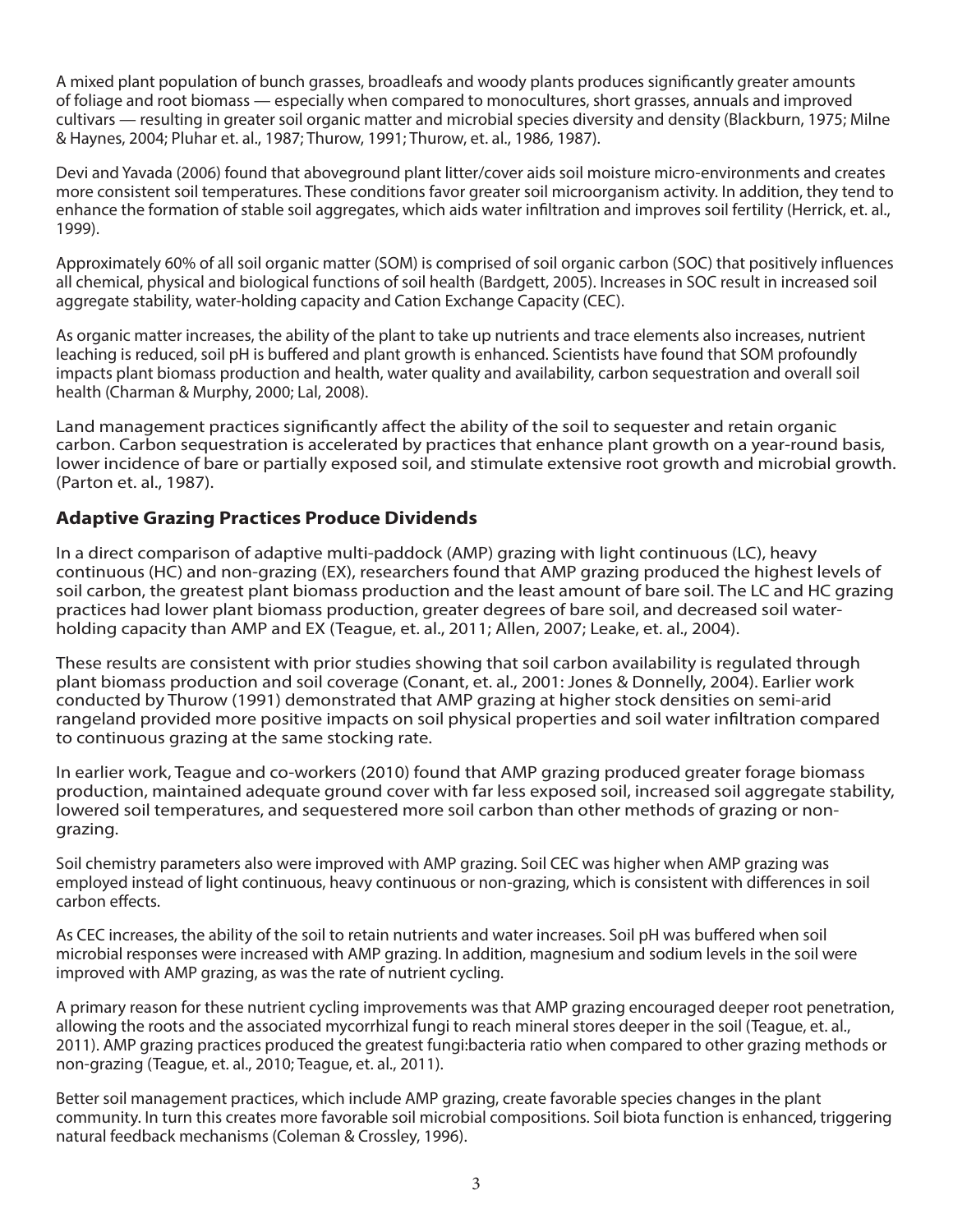Bardgett (2005) found that enhancing interactions between plants and soil biota drives ecosystem function and productivity, as well as providing pivotal structuring forces in the plant community. Bardgett's work showed that plant-soil biota interactions increased the microbial breakdown of plants, making nutrients more readily available, enhancing plant root exudate production, increasing fungal associations with plant roots, and positively altering the physical structure of the soil to allow for increased water and nutrient movement.

#### **Roundup toxic to soil fungus**

A recently released study published in Environmental Science and Pollution Research found that Roundup is toxic to soil fungi, even at application rates well below recommendations.

The study discovered that at application rates diluted 100 times more than those typically used in agriculture, Roundup caused 50% mortality in the soil filamentous fungus Aspergillus nidulans. This is important, as Aspergillus nidulans is frequently used as a marker of soil health, thus pointing to the possibility that Roundup is causing more widespread damage (Nicolas, et. al., 2016).

Even more disturbing is the finding that the commercial formulation of Roundup appears to have greater toxicity than glyphosate alone, indicating that the additives are not necessarily inert. The research found that Roundup impaired soil fungi growth, increased cellular disturbances and interfered with cellular energy and respiratory metabolism.

The report went on to note that soil microorganism energy metabolism and respiratory function disturbance were detected at doses producing no visible effect to the naked eye. The researchers said this implies that even the residues in GM herbicide-tolerant crops may be causing detrimental effects.

Since soil microorganisms are critical to soil health, and Roundup is the most frequently used herbicide worldwide, soil fungi populations in many countries and across broad landscapes have been damaged.

#### **Diversity and Complexity in Our Pastures: Does it Matter?**

The vast majority of established pastures in the U.S. are dominated by what I would term a "near monoculture", meaning that most of the forage yield, or biomass production, is obtained through two to three primary forages in the mix.

Natural prairies are a different story, as we see literally scores of plant species in mixes consisting of grasses, legumes and forbs. I have been on "species counts" in native prairie where experts identified more than 150 different plants, sometimes more than 200.

Does it matter whether our pastures are comprised of a near monoculture, or is managing for greater complexity and diversity important? Let's look at what some recent research tells us.

#### **Penn State trial**

A recent Pennsylvania State University study conducted at the Hawbecker Research Farm from 2005 to 2013 examined two- and five-species perennial mixes in terms of their impact on forage biomass production and soil organic carbon (SOC) analysis (Skinner and Dale, 2016).

In August 2004 the two-species pastures were sown into orchardgrass and white clover, while the five-species mix pastures were sown into orchardgrass, tall fescue, white clover, alfalfa and chicory. There were a total of four replications per treatment.

Grazing started in the spring of 2005 and continued through 2013. Paddocks in each treatment were grazed the same, with the number and class of animals varying between years and seasons, but with consistent stocking rates between treatments each grazing event.

Grazing started when the forage in each treatment reached 10 inches (25 cm) and stopped when the cattle had grazed down to 4 inches (10 cm). This resulted in five grazing events per treatment every year except 2006, when there were six. Grazing typically started in early to mid-May and ended in late October.

Forage biomass production was measured prior to each grazing by taking clippings and drying down, and comparing that amount of dry matter with what was measured again post-grazing.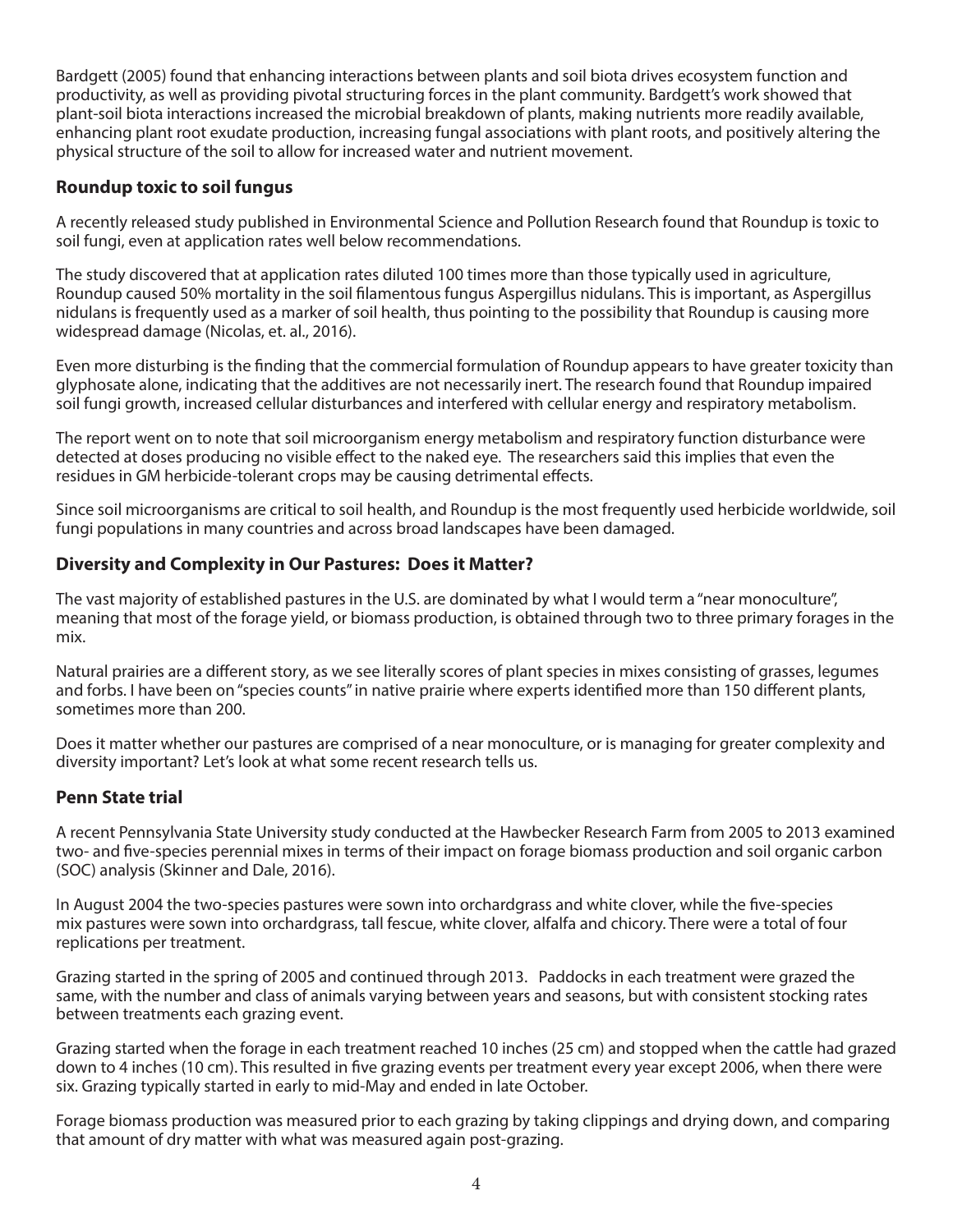Results showed that the five-species mix produced 31% more total forage biomass annually than the two-species mix, with the difference being more profound in wet years versus dry years. In other words, 31% more forage dry matter was available for livestock simply by having a little more diversity in the mix.

The five-species mix produced 34% greater forage biomass in the spring, 30% more in the summer, and 26% more biomass in the fall compared to the two-species mix. The five-species mix generally grew faster and recovered quicker between grazings, and was thus an average of 11.2 inches in height when a grazing event started, compared to 10 inches in the two-species paddocks. Since both treatments were grazed to the same residual height, the five-species mix paddocks had an additional 1.4 inches of forage growth removed with each grazing.

Soil organic carbon (SOC) was measured in alternate years from 2004 through 2012, with samples taken at six different soil depths (strata) starting at 2 inches (5 cm) down to 39 inches (100 cm). SOC accumulation down to 39 inches averaged 1.8 tons of carbon per hectare annually (0.72 ton/acre) with the five-species mix, compared to 0.5 ton of carbon per hectare annually (0.20 ton/acre) with the two-species mix. The most significant increases in SOC accumulation with the five-species mix occurred within the 4-8 and 8-12-inch strata.

The differences in both production and SOC remained strong throughout the nine-year period even though the fivespecies mix lost virtually all its chicory by 2008, and 95% of the alfalfa by 2012. So the residual effects of a five-species mix that became essentially a three-species mix were quite important.

## **Green Acres Trial**

In a trial conducted by Green Acres Research Farm near Cincinnati, Ohio, annual cover crop cocktails called "biological primers" were planted in the spring of 2015. An 18-species, warm season cocktail mix developed by Dave Brandt at Walnut Creek Seeds was planted with a no-till drill on June 4, 2015. Just 55 days after planting, scientists at Green Acres measured 58,000 lbs. of wet forage biomass per acre. That translates into more than 8,000 lbs./acre forage dry matter.

Stocker calves were grazed using adaptive high stock density (AHSD) practices with daily moves on one-quarter to one-third acre paddocks. After the initial grazing, each paddock was rested approximately 30 days prior to re-grazing. Calculated forage dry matter (DM) for the second grazing was 4,500 lbs./acre. At the end of the warm season grazing period, the crop was terminated by intentionally overgrazing, and a 12-species cool season cocktail was no-tilled in for winter grazing.

Cattle performance and soil response were impressive. Cattle weighed before and after grazing the warm season cocktail gained an incredible 3.8 lbs./head/day. This was without the benefit of compensatory gain, as the cattle had just come off cool season perennial pasture.

Soil organic matter (SOM) increased from 3.6% to 4.4%, a total increase of 0.8%. The USDA-NRCS states that for every 1.0% increase in SOM, water holding capacity increases 25,000 gallons per acre. At the 0.8% gain, the SOM increase in this trial added 20,000 gallons/acre of water holding capacity. Over a 100-acre farm, that would be an additional 2 million gallons of water being absorbed into the soil with a moderate to heavy rainfall instead of running off or ponding and pooling.

Increases were also measured in soil nitrogen, soil mineral value, earthworm populations and soil microbial respiration (as measured by CO2 release). Soil N increased 58 lbs./acre because N fixation from the atmosphere increased due to enhanced rhizobia activity from the legumes included in the 18-seed warm season mix.

Soil mineral value increased \$105/acre due to the complex mix, adaptive grazing and enhanced microbial population. This is \$105 less in spending on the external inputs required for similar performance. The earthworm population exploded to an estimated 130,000 per acre.

Soil microbial activity was measured indirectly using the Solvita method of measuring CO2 respiration. Measurements showed a 44% increase in soil microbial activity, with CO2 respiration rising from 128 to 186.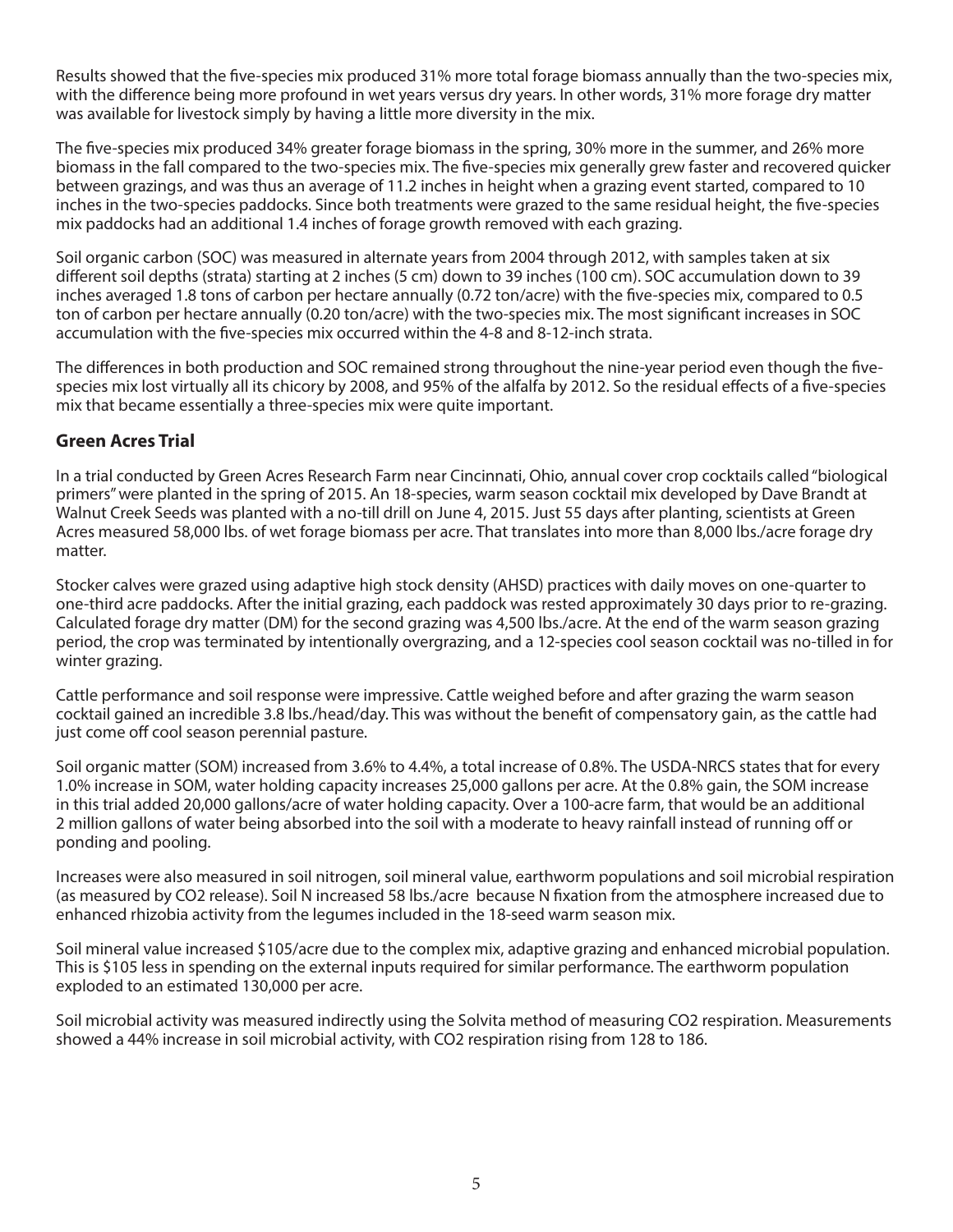#### **Self-Medicating – Provenza**

Diverse and complex forage mixes also produce significantly more — and more diverse — secondary and tertiary nutrient compounds. We know much about primary compounds such as crude protein, calcium, potassium and magnesium, but there are also hundreds of nutrient compounds that are very important to the health of our animals, plants and soil. Different plant species produce different arrays of these compounds, and each has a specific role.

Dr. Fred Provenza has spent his academic career researching these compounds and their effects on the animal-plantsoil complex. His research shows that animals will purposely select for these compounds in their diet if given the opportunity.

Our problem is that we have often created situations where livestock cannot select from a broad array of secondary and tertiary nutrient compounds because our pastures do not have any complexity and diversity.

Dr. Provenza has shown that the medicinal benefits of these compounds are important in animal health and performance. For instance, some plants produce tannins, natural anti-parasites that can significantly reduce internal parasite loads in ruminant livestock (Lisonbee, et. al. 2009).

Livestock that consume plants containing tannins have lower fecal egg counts and nematode loads, and better animal gains (Niezen, et. al. 2002; Coop and Kyriazakis, 2001; Min and Hart, 2003; Min, et.al., 2004). Athanasiadon and coworkers (2000) found that tannins have a direct anthelmintic effect. Tannins also increase the supply of bypass protein in the gut (Reed, 1995; Foley, et.al., 1999) and enhance immune response to internal parasites (Niezen, et.al., 2002; Min and Hart, 2003).

Other studies show that foraging behavior is influenced by the availability of secondary and tertiary nutrient compounds in the diets of animals (Provenza and Villalba, 2006; Villalba and Provenza, 2007). Animals can selfmedicate if given the opportunity (Huffman, 2003; Villalba, et.al., 2006).

#### **Summary**

So does plant species diversity and complexity in our pastures matter? The very short answer is "Yes".

We have to remember that in nature there are no singular effects. Everything we do in our management produces compounding and cascading effects whether we realize it or not. Selecting or planting for monocultures and nearmonocultures produces compounding and cascading effects that reduce soil health, plant growth and animal performance. Selecting for complexity and diversity do just the opposite.

#### **Conclusions**

Soil health management practices and principles have numerous benefits that produce exponential effects. I often state during my presentations that nothing we do in agriculture has a singular effect. Every decision we make has compounding and cascading effects, whether for the good or for the bad.

The practices we implement on a day-to-day basis will have effects. It is up to us whether those effects are beneficial, or not.

#### **References:**

Allen, M.F., 2007. Mycorrhizal fungi: highways for water and nutrients in arid soils'. Soil Science Society of America. Vadose Zone Journal 6, 291–297, doi:10.2136/vzj2006.0068.

Bailey, V.L., Smith Jr., J.L., Bolton, H., 2002. Fungal-to-bacterial ratios in soils investi- gated for enhanced C sequestration. Soil Biology and Biochemistry 34, 997–1008.

Bardgett, R.D., 2005. The Biology of Soil: A Community and Ecosystem Approach.

Oxford University Press, New York.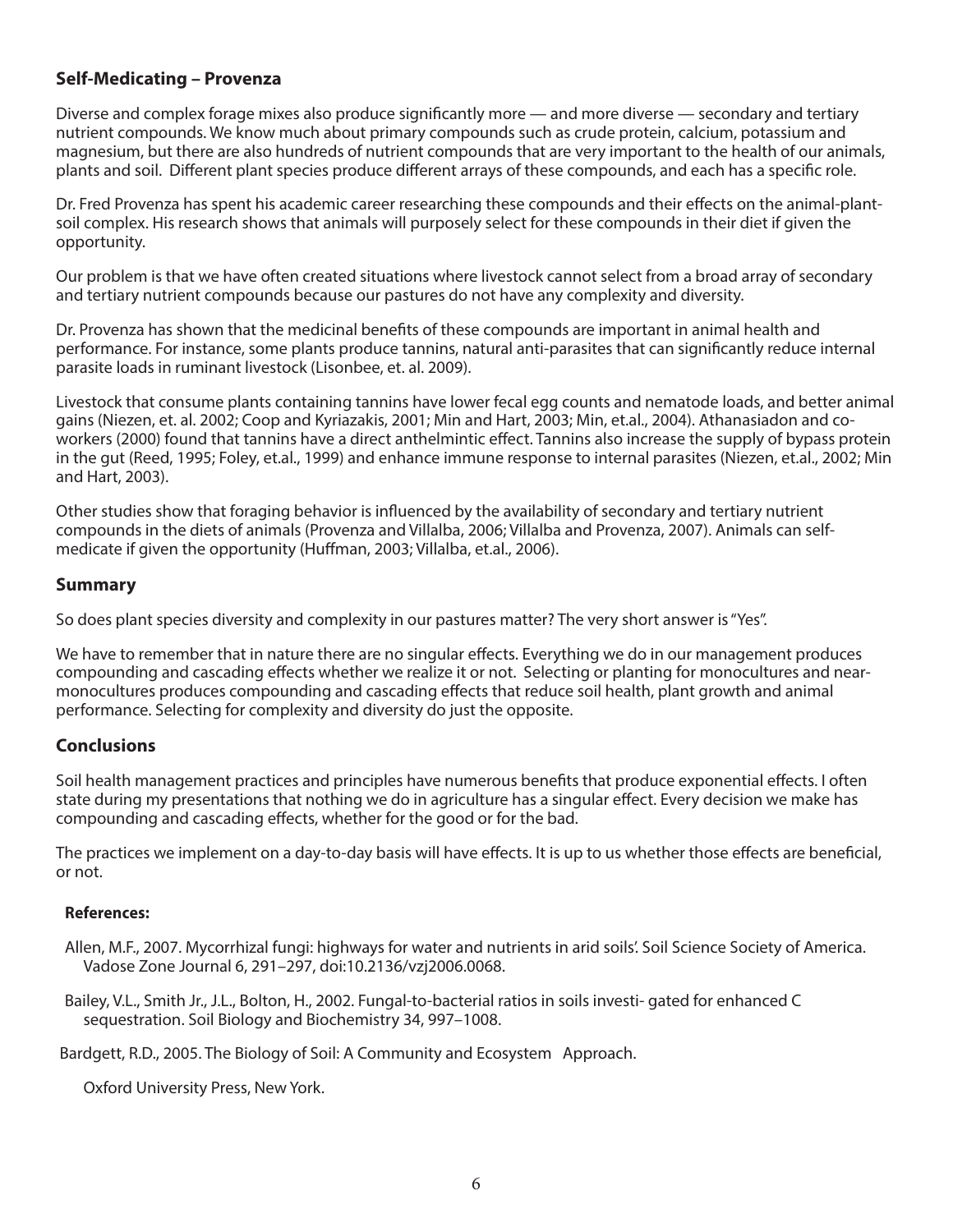- Bardgett, R.D., McAlister, E., 1999. The measurement of soil fungal: bacterial biomass ratios as an indicator of ecosystem self-regulation in temperate meadow grass- lands. Biology and Fertility of Soils 29, 282–290.
- Beare, M.H., Parmelee, R.W., Hendrix, P.F., Cheng, W., 1992. Microbial and faunal interactions and effects on litter nitrogen and decomposition in agroecosystems. Ecological Monographs 62, 569–591.
- Blackburn, W.H., 1975. Factors influencing infiltration and sediment production of semiarid rangelands in Nevada. Water Resources Research 11, 929–937.
- Blackburn, W.H., Thurow, T.L., Taylor, C.A., 1986. Soil erosion on rangeland. In: Proceedings Use of cover, soils and weather data in Rangeland Monitoring Sym- posium. Society for Range Management, Denver, CO, USA, pp. 31–39.
- Coleman, D.C., Crossley, D.A., 1996. Fundamentals of Soil Ecology. Academic Press, London.
- Conant, R.T., Paustian, K., Elliott, E.T., 2001. Grassland management and con- version into grasslands: effects on soil carbon. Ecological Applications 11, 343–355.
- Charman, P.E.V., Murphy, B.W., 2000. Soils, their Properties and Management, 2nd ed. Oxford University Press, Melbourne.
- Devi, N.B., Yavada, P.S., 2006. Seasonal dynamics in soil microbial biomass, C, N and P in a mixed-oak forest ecosystem of Manipur, North-east India. Applied Soil Ecology 31, 220–227.
- De Vries, F.T., Hoffland, E., van Eekeren, N., Brussaard, L., Bloem, J., 2006. Fun- gal/bacterial ratios in grasslands with contrasting nitrogen management. Soil Biology & Biochemistry 38, 2092–2103.
- Herrick, J.E., Weltz, M.A., Reeder, J.D., Schuman, G.E., Simanton, J.R., 1999. Rangeland soil erosion and soil quality: role of soil resistance, resilience, and disturbance regime. In: Lal, R. (Ed.), Soil Erosion and Soil Quality. CRC Press, Boca Raton, FL, USA, pp. 209–233.
- Herrick, J.E., Jones, T.L., 2002. A dynamic cone penetrometer for measuring soil penetration resistance. Soil Science Society of America Journal 66, 1320–1324.
- Johnson, D. C., Ellington, J., Eaton, W. 2012. Institute for Sustainable Agricultural Research, New Mexico State University. Presentation to Sandia National Laboratories, 14 Aug 2012.
- Jones, M.B., Donnelly, A., 2004. Carbon sequestration intemperate grassland ecosys- tems and the influence of management, climate and elevated CO2 . New Phytologist 164, 423–439.
- Lal, R., 2008. Sequestration of atmospheric CO2 in global carbon pools. Energy and Environmental Science 1, 86– 100.
- Leake, J.R., Johnson, D., Donnelly, D.P., Muckle, G.E., Boddy, L., Read, D.J., 2004. Net- works of power and influence: the role of mycorrhizal mycelium in controlling plant communities and agroecosystem functioning. Canadian Journal of Botany 82, 1016–1045.
- Lunt, I., Barlow, T., and Ross, J. 1998. Plains Wandering: Exploring the grassy plains of southeastern Australia. Victorian National Parks Association and the Trust for Nature (Victoria).
- Milne, R.M., Haynes, R.J., 2004. Soil organic matter, microbial properties, and aggre- gate stability under annual and perennial pastures. Biology and Fertility of Soils 39, 172–178.
- Neary, D.G., Klopatek, C.C., DeBano, L.F., Ffolliott, P.F., 1999. Fire effects on below- ground sustainability: a review and synthesis. Forest Ecology and Management 122, 51–71.

Nicolas V., Oestreicher N., Velot, C. 2016. Multiple effects of a commercial Roundup® formulation on the soil filamentous fungus Aspergillus nidulans at low doses: evidence of an unexpected impact on energetic metabolism. Environ Sci Pollut Res Int. 2016 Apr 11.